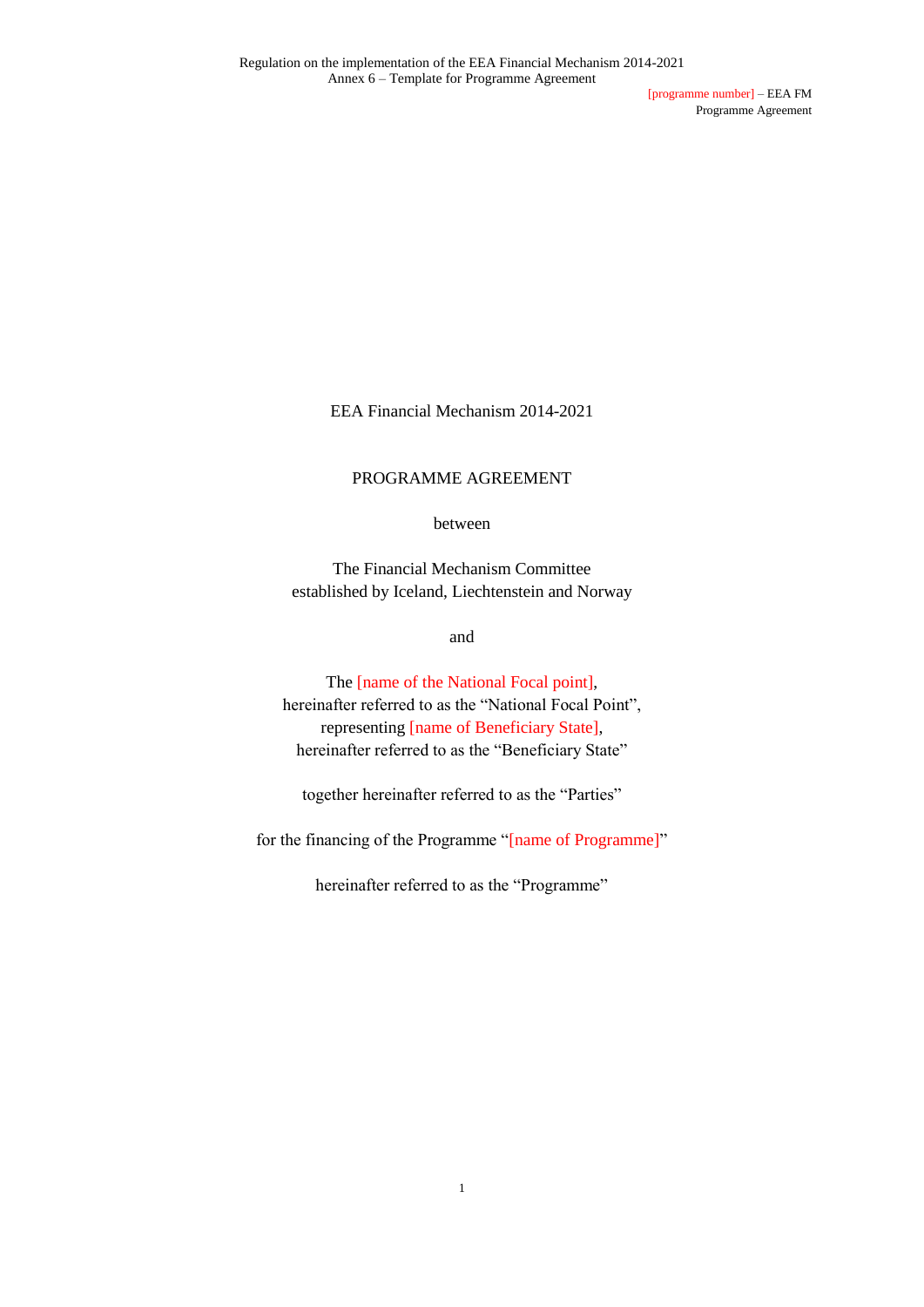# **Chapter 1 Scope, Legal Framework, and Definitions**

Article 1.1 Scope

This programme agreement between the Financial Mechanism Committee (hereinafter referred to as the FMC) and the National Focal Point lays down the rights and obligations of the Parties regarding the implementation of the Programme and the financial contribution from the EEA Financial Mechanism 2014- 2021 to the Programme.

#### Article 1.2

#### Legal Framework

1. This programme agreement shall be read in conjunction with the following documents which, together with this programme agreement, constitute the legal framework of the EEA Financial Mechanism 2014-2021:

(a) Protocol 38c to the EEA Agreement on the EEA Financial Mechanism 2014-2021;

(b) the Regulation on the implementation of the EEA Financial Mechanism 2014-2021 (hereinafter referred to as the "Regulation") issued by the Donor States in accordance with Article 10(5) of Protocol 38c;

(c) the Memorandum of Understanding on the Implementation of the EEA Financial Mechanism 2014-2021 (hereinafter referred to as the "MoU"), entered into between the Donor States and the Beneficiary State; and

(d) any guidelines adopted by the FMC in accordance with the Regulation.

2. In case of an inconsistency between this programme agreement and the Regulation, the Regulation shall prevail.

3. The legal framework is binding for the Parties. An act or omission by a Party to this

programme agreement that is incompatible with the legal framework constitutes a breach of this programme agreement by that Party.

# Article 1.3 Definitions

Terms used and institutions and documents referred to in this programme agreement shall be understood in accordance with the Regulation, in particular Article 1.6 thereof, and the legal framework referred to in Article 1.2 of this programme agreement.

# Article 1.4

# Annexes and hierarchy of documents

1. Annexes attached hereto form an integral part of this programme agreement. Any reference to this programme agreement includes a reference to its annexes unless otherwise stated or clear from the context.

2. The provisions of the annexes shall be interpreted in a manner consistent with this programme agreement. Should the meaning of any provision of the said annexes, so interpreted, remain inconsistent with this programme agreement, the provisions of the annexes shall prevail, provided that these provisions are compatible with the Regulation.

3. Commitments, statements and guarantees, explicit as well as implicit, made in the preparation of the programme are binding for the National Focal Point and the Programme Operator unless otherwise explicitly stipulated in the annexes to this programme agreement.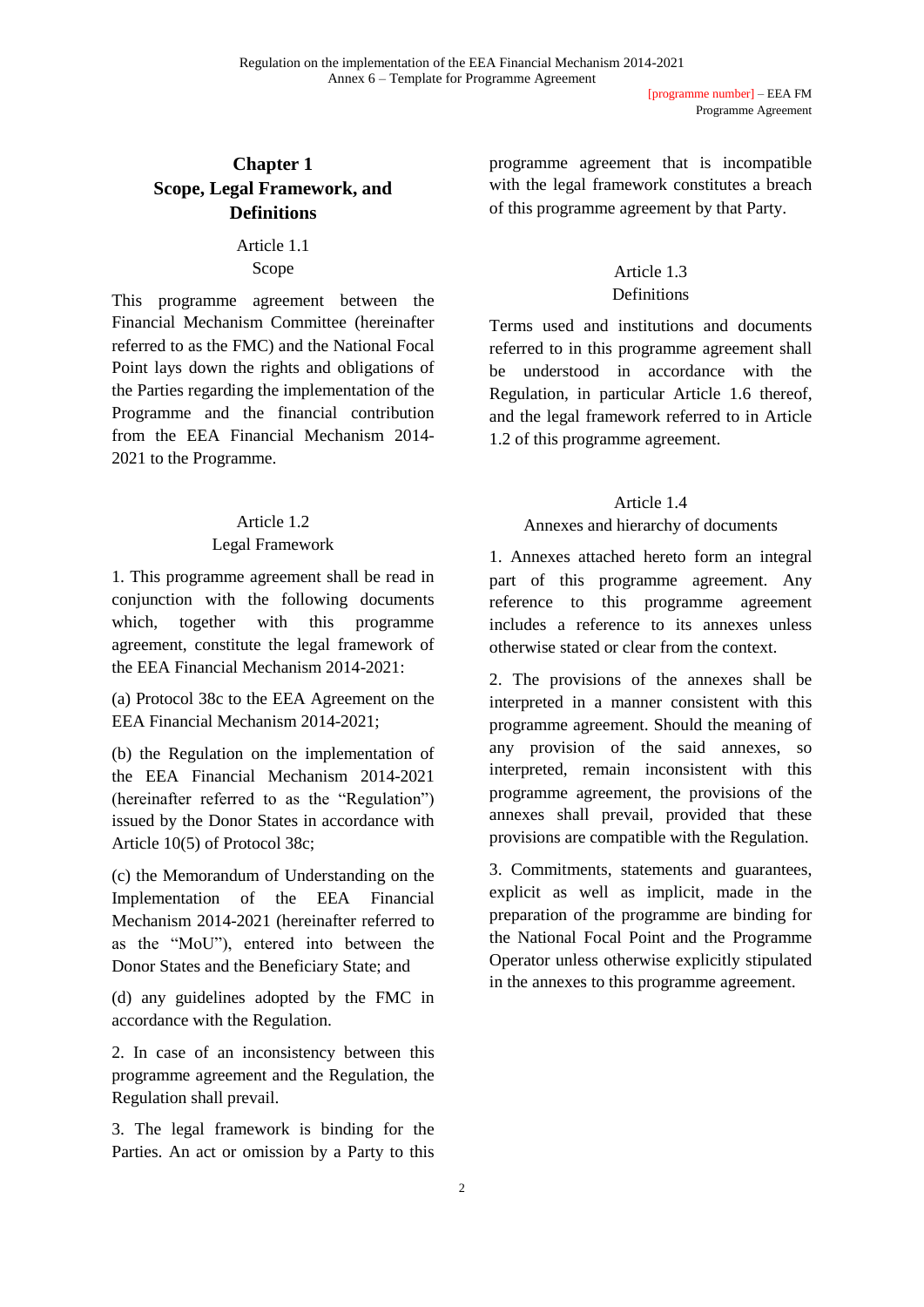# **Chapter 2 The Programme**

# Article 2.1 Co-operation

1. The Parties shall take all appropriate and necessary measures to ensure fulfilment of the obligations and objectives arising out of this programme agreement.

2. The Parties agree to provide all information necessary for the good functioning of this programme agreement and to apply the principles of implementation as set out in the Regulation.

3. The Parties shall promptly inform each other of any circumstances that interfere or threaten to interfere with the successful implementation of the Programme.

4. In executing this programme agreement the Parties declare to counteract corrupt practices. Further, they declare not to accept, either directly or indirectly, any kind of offer, gift, payments or benefits which would or could be construed as illegal or corrupt practice. The Parties shall immediately inform each other of any indication of corruption or misuse of resources related to this programme agreement.

# Article 2.2

# Main responsibilities of the Parties

1. The National Focal Point is responsible and accountable for the overall management of the EEA Financial Mechanism 2014-2021 in the Beneficiary State and for the full and correct implementation of this programme agreement. In particular, the National Focal Point undertakes to:

(a) comply with its obligations stipulated in the Regulation and this programme agreement;

(b) ensure that the Certifying Authority, the Audit Authority, the Irregularities Authority

and the Programme Operator properly perform the tasks assigned to them in the Regulation, this programme agreement and the programme implementation agreement;

(c) take all necessary steps to ensure that the Programme Operator is fully committed and able to implement and manage the Programme;

(d) take the necessary measures to remedy irregularities in the implementation of the Programme and ensure that the Programme Operator takes appropriate measures to remedy irregularities in Projects within the Programme, including measures to recover misspent funds;

(e) make all the necessary and appropriate arrangements in order to strengthen or change the way the Programme is managed.

2. The FMC shall, subject to the rules stipulated in the legal framework referred to in Article 1.2 of this programme agreement, make available to the Beneficiary State a financial contribution (hereinafter referred to as "the programme grant") to be used exclusively to finance the eligible cost of the Programme.

# Article 2.3

Objective and outcomes of the Programme

1. This programme agreement sets out the objective, outcome(s), outputs, indicators and targets for the Programme.

2. The National Focal Point shall ensure that the Programme Operator implements and completes the Programme in accordance with the objective, outcome(s), outputs, indicators and targets set for the Programme.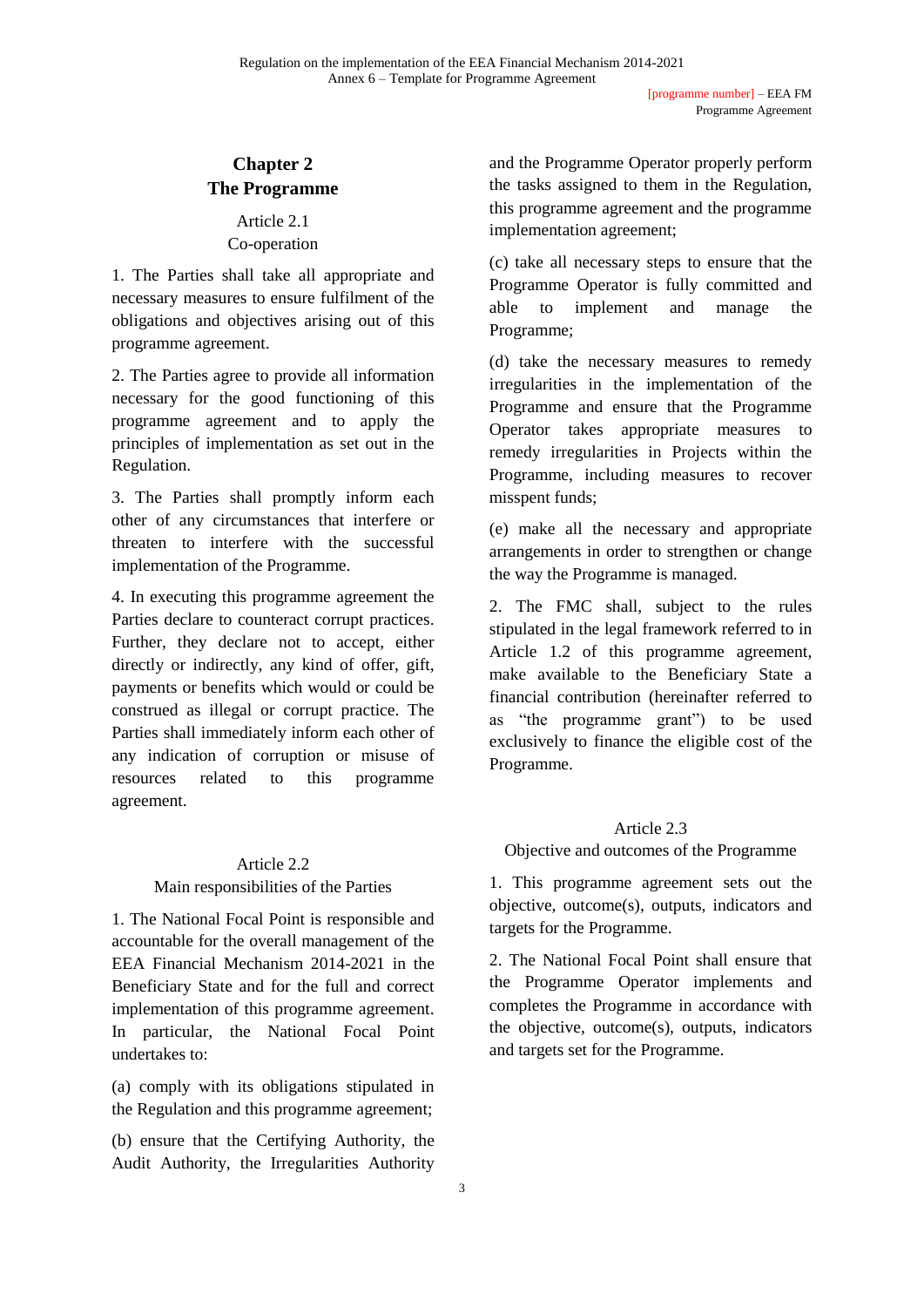### Article 2.4 Programme grant

1. The maximum amount of the programme grant, the programme grant rate, and the estimated eligible cost of the Programme shall be as specified in this programme agreement.

2. In case the Programme is also supported by the Norwegian Financial Mechanism, this programme agreement shall be interpreted in conjunction with the agreement regulating that support.

3. The financial plan annexed to this programme agreement shall:

(a) contain a breakdown between the Programme's budget headings;

(b) indicate the agreed advance payment, if any.

4. The management cost of the Programme Operator shall not exceed the amount specified in this programme agreement.

# Article 2.5

# Special conditions and programme specific rules

1. This programme agreement shall list any conditions set by the FMC with reference to paragraph 2 of Article 6.3 of the Regulation. The National Focal Point shall ensure compliance with these conditions and take the necessary steps to ensure their fulfilment.

2. The National Focal Point shall ensure compliance with any other programme specific rules laid down in this programme agreement.

# Article 2.6

# Programme implementation agreement

With reference to Article 6.8 of the Regulation and without prejudice to paragraph 2 thereof, the National Focal Point shall, before any payment is made to the Programme, sign a programme implementation agreement with the Programme Operator. The National Focal Point shall notify the FMC of such signing.

# Article 2.7 Reporting

The National Focal Point shall ensure that the Programme Operator provides financial reports, annual programme reports and a final programme report in accordance with Chapter 9 and Articles 6.11 and 6.12 of the Regulation as well as statistical reporting in accordance with guidelines adopted by the FMC.

# Article 2.8

# External monitoring

The external monitoring and audit referred to in Articles 11.1, 11.2, 11.3 and 11.4 of the Regulation shall not in any way relieve the National Focal Point or the Programme Operator of their obligations under the legal framework regarding monitoring of the Programme and/or its projects, financial control and audit.

# Article 2.9

# Modification of the Programme

1. Unless otherwise explicitly stipulated in this programme agreement, any modification of the Programme is subject to prior approval by the FMC.

2. Programme specific exceptions from paragraph 1, if any, are set in the annexes to this programme agreement.

3. Expenditures incurred in breach of this article are not eligible.

4. Should there be a doubt as to whether the proposed modifications require approval by the FMC, the National Focal Point shall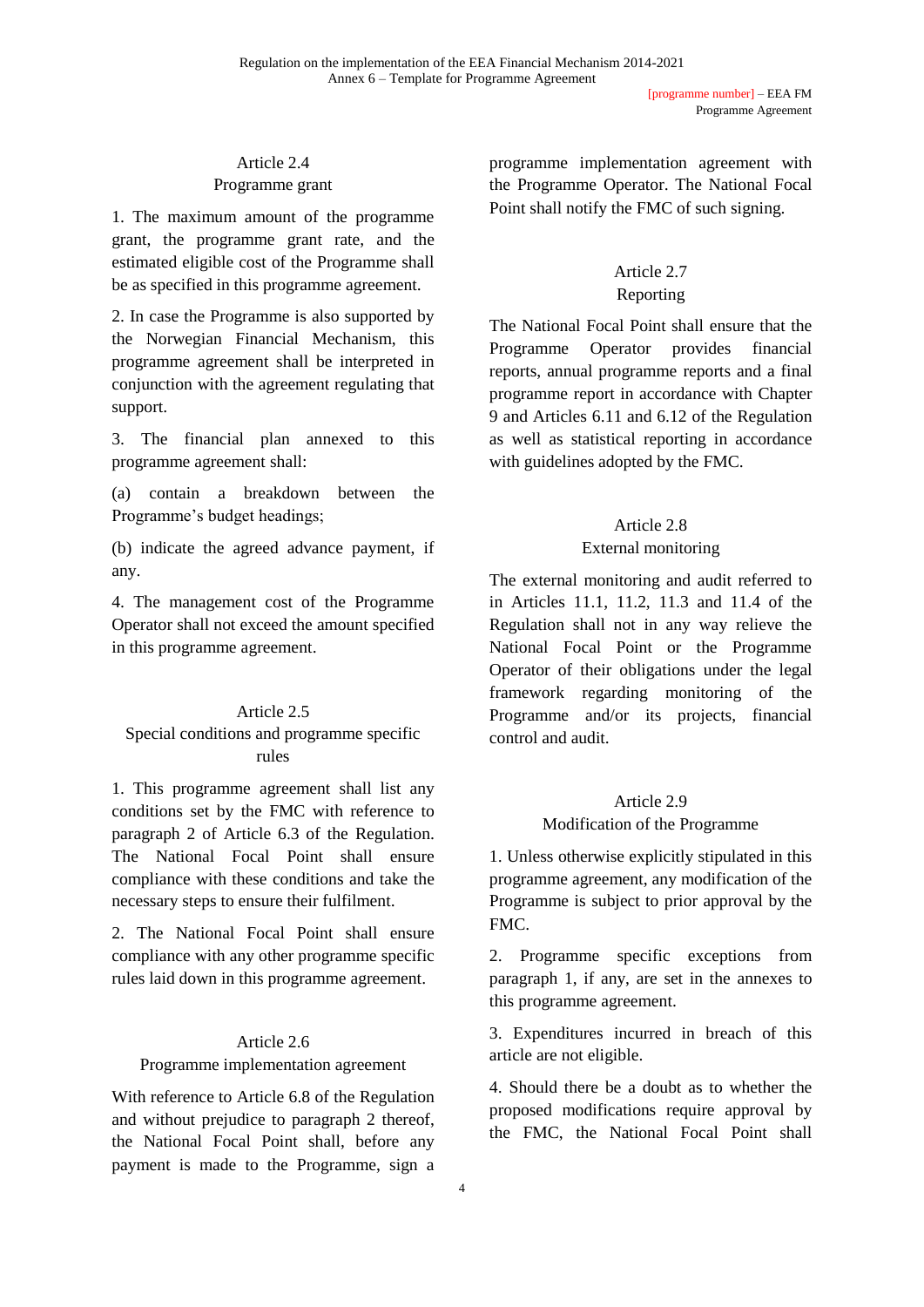consult the FMC before such modifications take effect.

5. Requests for modifications shall be submitted and assessed in accordance with Article 6.9 of the Regulation.

#### Article 2.10 Communication

1. All communication to the FMC regarding this programme agreement shall take place in English and be directed to the Financial Mechanism Office (hereinafter referred to as the FMO), which represents the FMC towards the National Focal Point and the Programme Operator in relation to the implementation of the Programme.

2. To the extent that original documents are not available in the English language, the documents shall be accompanied by full and accurate translations into English. The National Focal Point shall bear the responsibility for the accuracy of the translation that it provides and the possible consequences that might arise from any inaccurate translations.

# Article 2.11 Contact information

1. The contact information of the Programme Operator is as specified in this programme agreement.

2. The contact information for the FMC and the Financial Mechanism Office are:

Financial Mechanism Office Att: Director EFTA Secretariat Rue Joseph II, 12-16 1000 Brussels Telephone: +32 (0)2 286 1701 Telefax (general): +32 (0)2 211 1889 E-mail: fmo@efta.int

3. Changes of or corrections to the contact information referred to in this article shall be given in writing without undue delay by the Parties to this programme agreement.

# Article 2.12

#### Representations and Warranties

1. This programme agreement and the awarding of the programme grant is based on information provided by, through, or on behalf of the National Focal Point to the FMC prior to the signing of this programme agreement.

2. The National Focal Point represents and warrants that the information provided by, through, or on behalf of the National Focal Point, in connection with the implementation or conclusion of this programme agreement are authentic, accurate and complete.

# **Chapter 3 Projects**

# Article 3.1 Selection of projects and award of grants

1. The National Focal Point shall ensure that the Programme Operator selects projects in accordance with Chapter 7 of the Regulation and this programme agreement.

2. Eligibility of project promoters and project partners is stipulated in Article 7.2 of the Regulation and, in accordance with paragraph 4 thereof, subject only to the limitations stipulated in this programme agreement.

3. Pre-defined projects shall be outlined in this programme agreement.

4. The National Focal Point shall take proactive steps to ensure that the Programme Operator complies fully with Article 7.5 of the Regulation.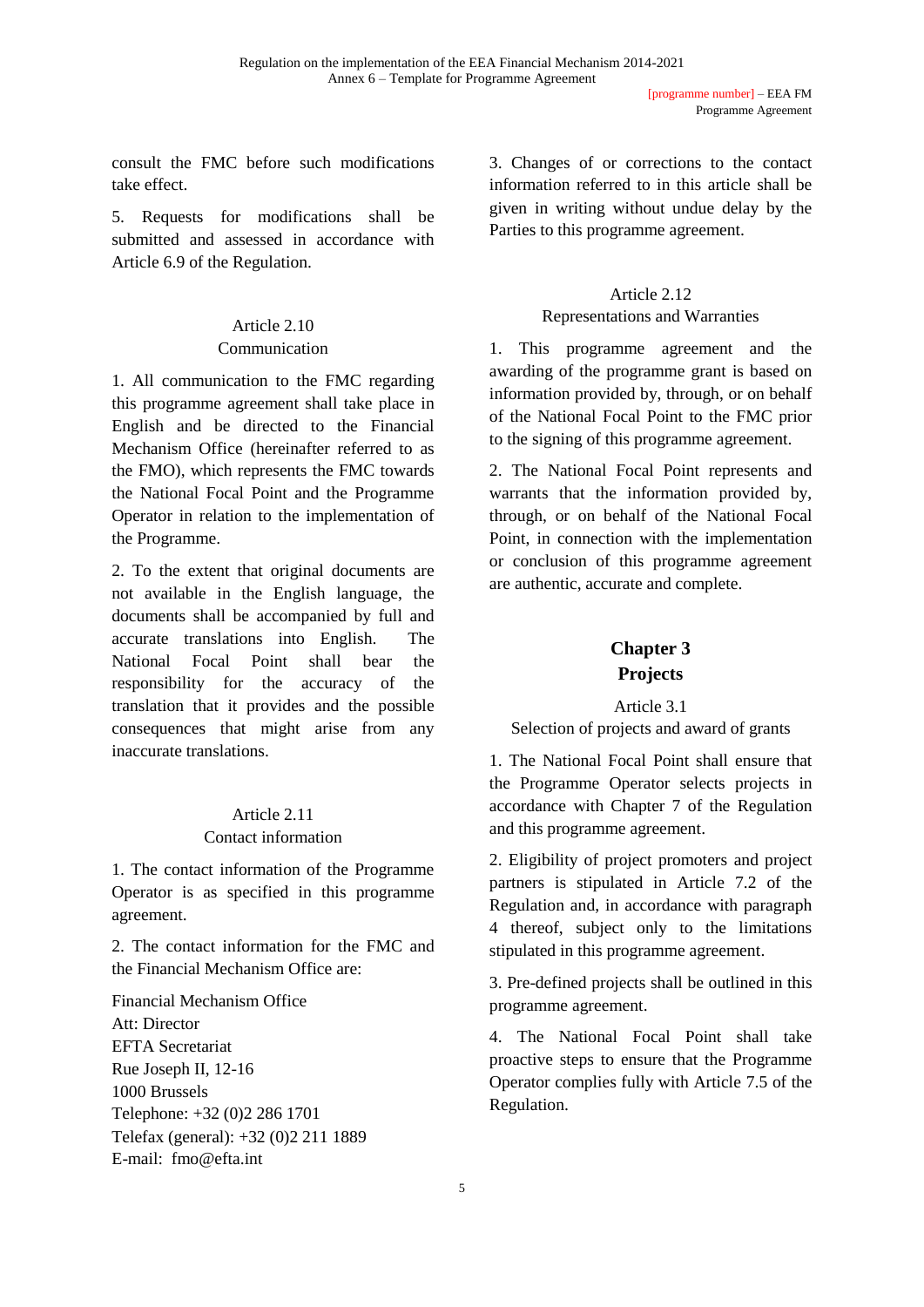# Article 3.2 Project contract

1. For each approved project a project contract shall be concluded between the Programme Operator and the Project Promoter.

2. In cases where a project contract cannot, due to provisions in the national legislation, be made between the Programme Operator and the Project Promoter, the Beneficiary State may instead issue a legislative or administrative act of similar effect and content.

3. The content and form or the project contract shall comply with Article 7.6 of the Regulation.

4. The National Focal Point shall ensure that the obligations of the Project Promoter under the project contract are valid and enforceable under the applicable law of the Beneficiary State.

# Article 3.3

# Project partners and partnership agreements

1. A project may be implemented in a partnership between the Project Promoter and project partners as defined in paragraph 1(w) of Article 1.6 of the Regulation. If a project is implemented in such a partnership, the Project Promoter shall sign a partnership agreement with the project partners with the content and in the form stipulated in Article 7.7 of the Regulation.

2. The partnership agreement shall be in English if one of the parties to the agreement is an entity from the Donor States.

3. The eligibility of expenditures incurred by a project partner is subject to the same limitations as would apply if the expenditures were incurred by the Project Promoter.

4. The creation and implementation of the relationship between the Project Promoter and

the project partner shall comply with the applicable national and European Union law on public procurement as well as Article 8.15 of the Regulation.

5. The National Focal Point shall ensure that the Programme Operator verifies that the partnership agreement complies with this article. A draft partnership agreement or letter of intent shall be submitted to the Programme Operator before the signing of the project contract.

# **Chapter 4 Finance**

Article 4.1 Eligible expenditures

1. Subject to Article 8.7 of the Regulation, eligible expenditures of this Programme are:

(a) management costs of the Programme Operator in accordance with the detailed budget in the financial plan;

(b) payments to projects within this Programme in accordance with the Regulation, this programme agreement and the project contract.

2. Eligible expenditures of projects are those actually incurred by the Project Promoter or project partners, meet the criteria set in Article 8.2 of the Regulation and fall within the categories and fulfil the conditions of direct eligible expenditure set in Article 8.3 of the Regulation, the conditions regarding the use of standard scales of unit costs set in Article 8.4 of the Regulation as well as indirect costs in accordance with Article 8.5 of the Regulation.

4. The first date of eligibility of expenditures in projects shall be set in the project contract in accordance with Article 8.13 of the Regulation. The first date of eligibility of any pre-defined projects shall be no earlier than the date on which the National Focal Point notifies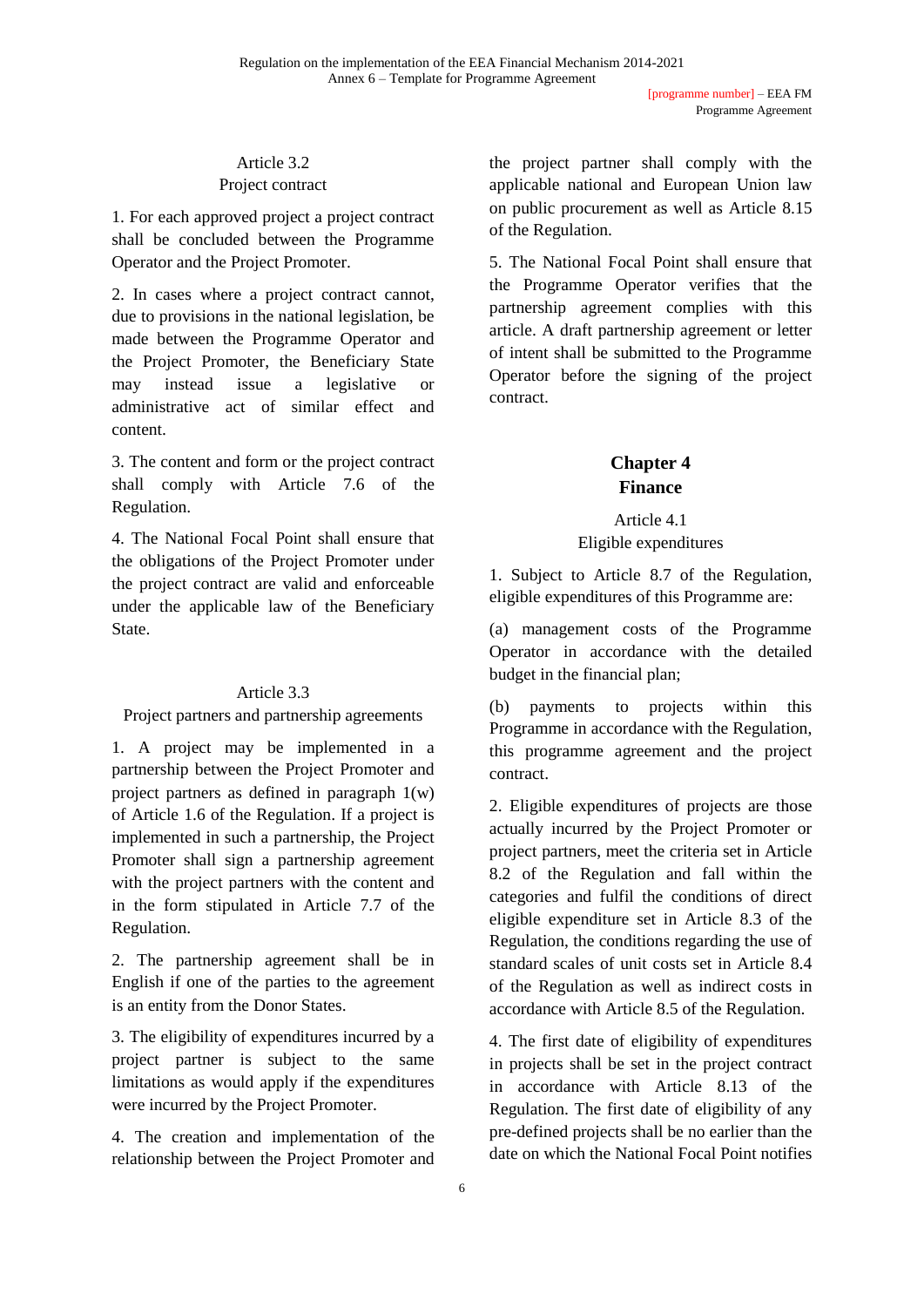the FMC of a positive appraisal of the predefined projects by the Programme Operator in accordance with paragraph 3 of Article 6.5 of the Regulation.

5. The maximum eligible costs of the categories referred to in paragraph 1 are set in this programme agreement. Programme specific rules on the eligibility of expenditure set in this programme agreement shall be complied with.

# Article 4.2

#### Proof of expenditure

Costs incurred by Programme Operators, Project Promoters and project partners shall be supported by documentary evidence as required in Article 8.12 of the Regulation.

# Article 4.3

# Payments

1. Payments to the Programme shall be made when all relevant conditions for payments stipulated in this programme agreement and the Regulation have been fulfilled.

2. Payments to the Programme shall take the form of an advance payment, interim payments and payment of the final balance and shall be made in accordance with Articles 9.2, 9.3 and 9.4 of the Regulation.

3. Payments of the project grant to the Project Promoters may take the form of advance payments, interim payments and payments of the final balance. The level of advance payments and their off-set mechanism is set in this programme agreement.

4. The National Focal Point shall ensure that payments are transferred in accordance with paragraph 2 of Article 9.1 of the Regulation.

5. Chapter 9 of the Regulation shall apply to all aspects related to payments, including currency exchange rules and handling of interests on bank accounts.

# Article 4.4

Transparency and availability of documents

The National Focal Point shall ensure an audit trail for financial contributions from the EEA Financial Mechanism 2014-2021 to the Programme in accordance with Article 9.8 of the Regulation.

# Article 4.5

Irregularities, suspension and reimbursements

The FMC has the right to make use of the remedies provided in the Regulation, in particular Chapter 13 thereof. The National Focal Point has a duty to take all necessary measures to ensure that the provisions in Chapter 12 and 13 of the Regulation regarding irregularities, suspension of payments, financial corrections and reimbursement are complied with.

# **Chapter 5 Final provisions**

#### Article 5.1 Dispute settlement

1. The Parties waive their rights to bring any dispute related to the programme agreement before any national or international court, and agree to settle such a dispute in an amicable manner.

2. If a demand for reimbursement to the FMC is not complied with by the Beneficiary State, or a dispute related to a demand for reimbursement arises that cannot be solved in accordance with paragraph 1, the Parties may bring the dispute before Oslo Tingrett.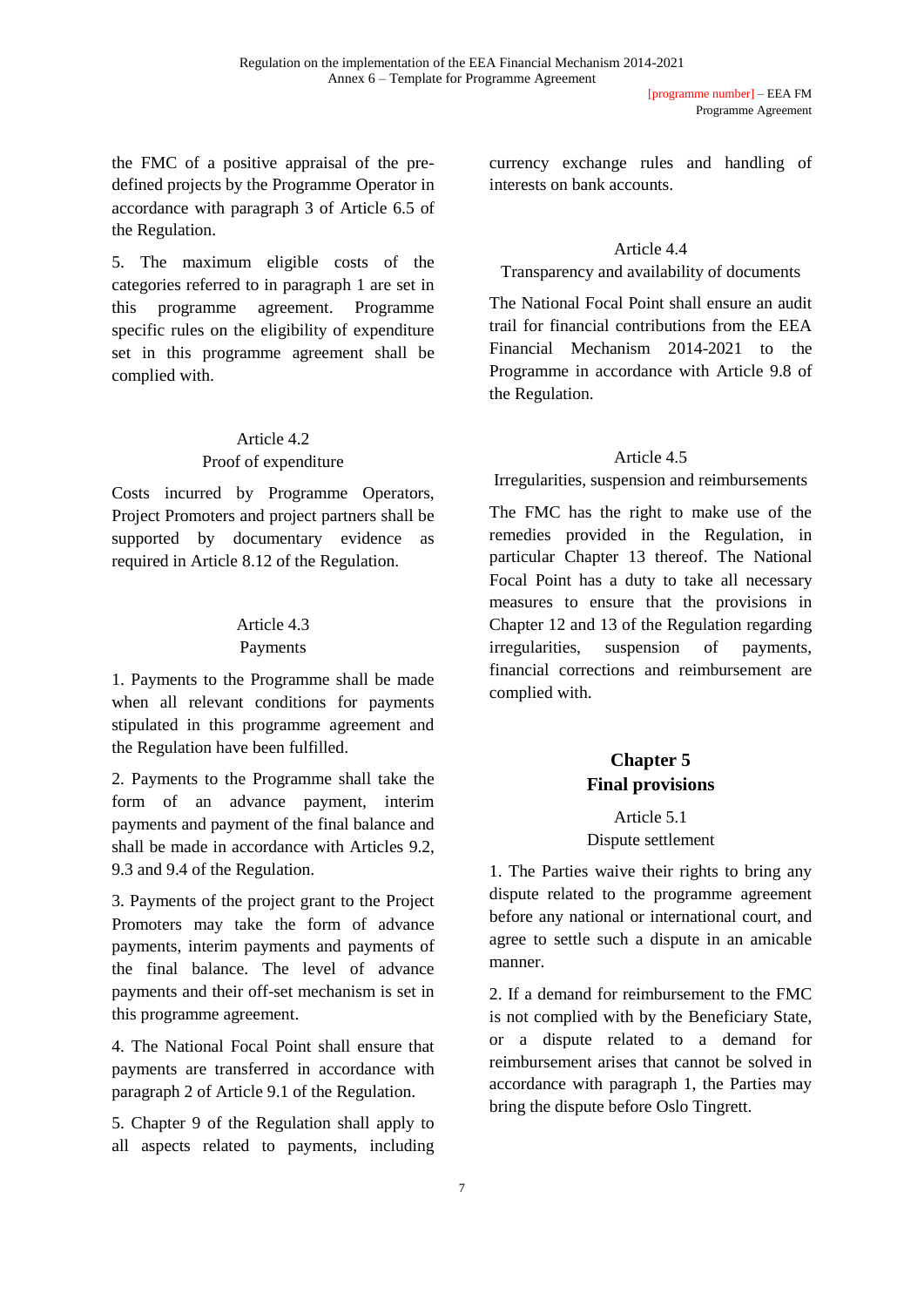[programme number] – EEA FM Programme Agreement

#### Article 5.2 **Termination**

1. The FMC may, after consultation with the National Focal Point, terminate this programme agreement if:

(a) a general suspension decision according to Article 13.6 of the Regulation or a decision to suspend payments according to paragraph 1(h) of Article 13.1 of the Regulation has not been lifted within 6 months of such a decision;

(b) a suspension of payments according to Article 13.1 of the Regulation, other than under paragraph 1(h), has not been lifted within one year of such a decision;

(c) a request for reimbursement according to Article 13.2 of the Regulation has not been complied with within one year from such a decision;

(d) the Programme Operator becomes bankrupt, is deemed to be insolvent, or declares that it does not have the financial capacity to continue with the implementation of the Programme; or

(e) the Programme Operator has, in the opinion of the FMC, been engaged in corruption, fraud or similar activities or has not taken the appropriate measures to detect or prevent such activities or, if they have occurred, nullify their effects.

2. This programme agreement can be terminated by mutual agreement between the Parties.

3. Termination does not affect the right of the Parties to make use of the dispute settlement mechanism referred to in Article 5.1 or the right of the FMC to make use of the remedies provided in Chapter 13 of the Regulation.

# Article 5.3 Waiver of responsibility

1. Any appraisal of the Programme undertaken before or after its approval by the FMC, does not in any way diminish the responsibility of the National Focal Point and the Programme Operator to verify and confirm the correctness of the documents and information forming the basis of the programme agreement.

2. Nothing contained in the programme agreement shall be construed as imposing upon the FMC or the FMO any responsibility of any kind for the supervision, execution, completion, or operation of the Programme or its projects.

3. The FMC does not assume any risk or responsibility whatsoever for any damages, injuries, or other possible adverse effects caused by the Programme or its projects including, but not limited to inconsistencies in the planning of the Programme or its projects, other project(s) that might affect it or that it might affect, or public discontent. It is the full and sole responsibility of the National Focal Point and the Programme Operator to satisfactorily address such issues.

4. Neither the National Focal Point, the Programme Operator, entities involved in the implementation of projects, nor any other party shall have recourse to the FMC for further financial support or assistance to the Programme in whatsoever form over and above what has been provided for in the programme agreement.

5. Neither the European Free Trade Association, its Secretariat, including the FMO, its officials or employees, nor the FMC, its members or alternate members, nor the EFTA States, can be held liable for any damages or injuries of whatever nature sustained by the National Focal Point or the Beneficiary State, the Programme Operator, Project Promoters or any other third person, in